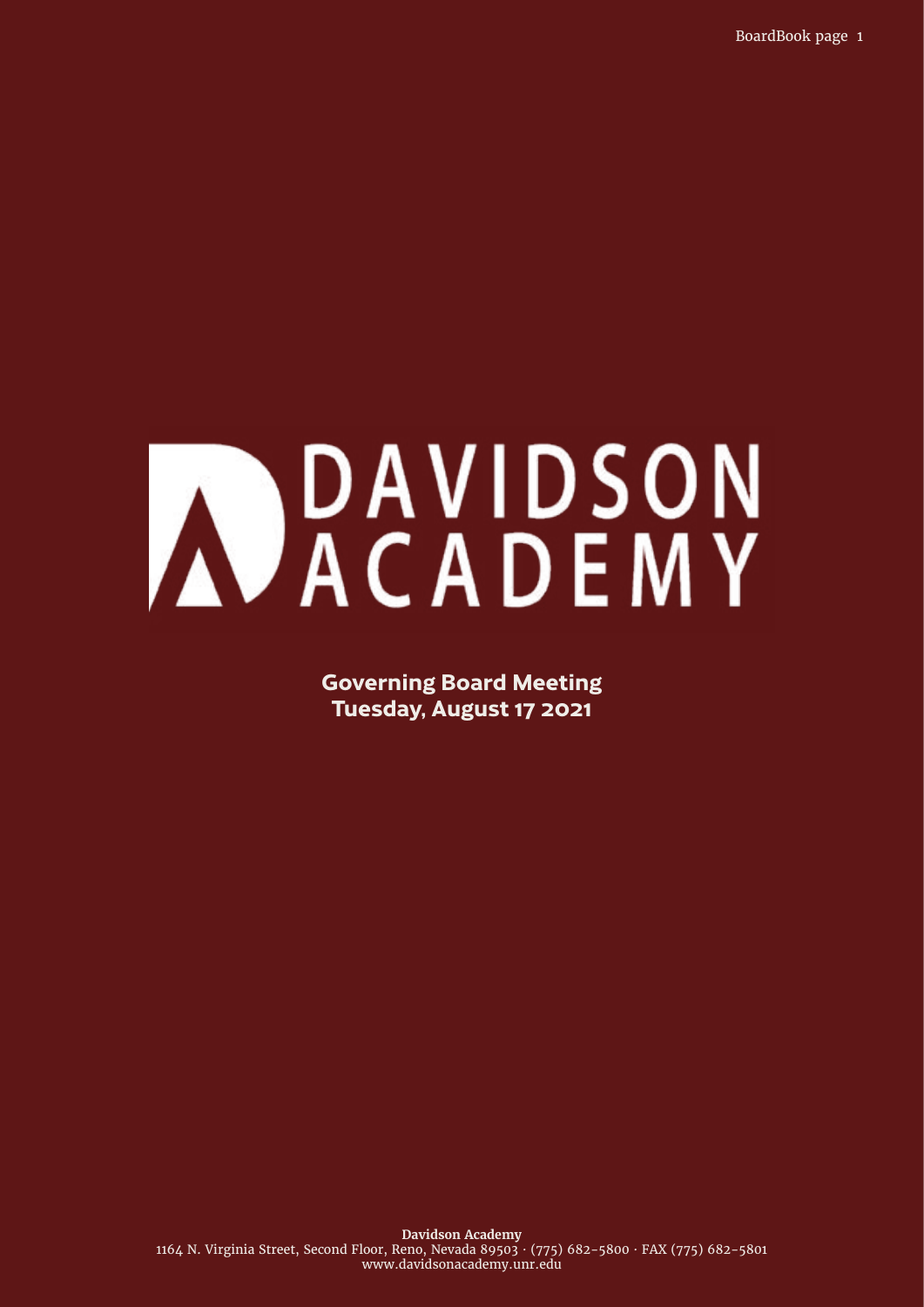

## **NOTICE OF MEETING**

A special meeting of the Governing Board of the Davidson Academy will be held starting at 2 p.m. on Tuesday, August 17, 2021.

Due to the current State of Emergency declared by the Governor because of the Covid-19 virus, and more specifically the Governor's Directive 006, Section 1, this public meeting will be held via videoconference and there will be no physical location for the meeting. Members of the public wishing to observe the meeting may do so using the following link: <https://davidsongifted.zoom.us/j/81095621935.>

Public comment for this meeting will be received via email, videoconference participation, and telephone. Those wishing to provide public comment via email may email their public comments to [boardcomments@davidsonacademy.unr.edu](mailto:boardcomments@davidsonacademy.unr.edu). All public comments received via email before and during the meeting will be forwarded to the Governing Board of the Davidson Academy for their consideration and will be included in the public record as minutes but will not be read aloud during the meeting. Those wishing to provide live public comment via videoconference may do so using the following link: <https://davidsongifted.zoom.us/j/81095621935>. Those wishing to provide live public comment via telephone may dial  $(346)$  248-7799 and use participant code 810 9562 1935.

# **AGENDA**

2 p.m.

- A. ROLL CALL\*
- B. WELCOME AND INTRODUCTIONS\*
- C. PUBLIC COMMENTS\*

*The public may comment on any subject that is not on the agenda that is pertinent to the Davidson Academy. Each speaker will be limited to three minutes. Public comment relating to an agenda item will be taken during discussion of that item. Comment will be limited to three minutes, but speaking time may be reduced at the discretion of the chair of the meeting, if there are a large number of speakers on a given subject. No comments will be restricted based upon viewpoint.*

- D. APPROVAL OF MINUTES: Meeting of May 24, 2021 *(for possible action)*
- E. APPROVAL OF AGENDA *(for possible action) The public is notified that the Governing Board may take items on the agenda out of order; combine two or more agenda items for consideration; remove an item from the agenda; or delay discussion relating to an item on the agenda*
- F. REPORTS\*
	- 1. VICE PRESIDENT & CHIEF FINANCIAL OFFICER\*
		- a. Report on plan to operate the Davidson Academy online program as an independent (private) school under the Davidson Institute for Talent Development, and not part of the Davidson Academy, a Nevada public school, as it is currently organized, starting with the 2022-23 school year.
- H. PUBLIC COMMENTS\*

*The public may comment on any subject that is not on the agenda that is pertinent to the Davidson*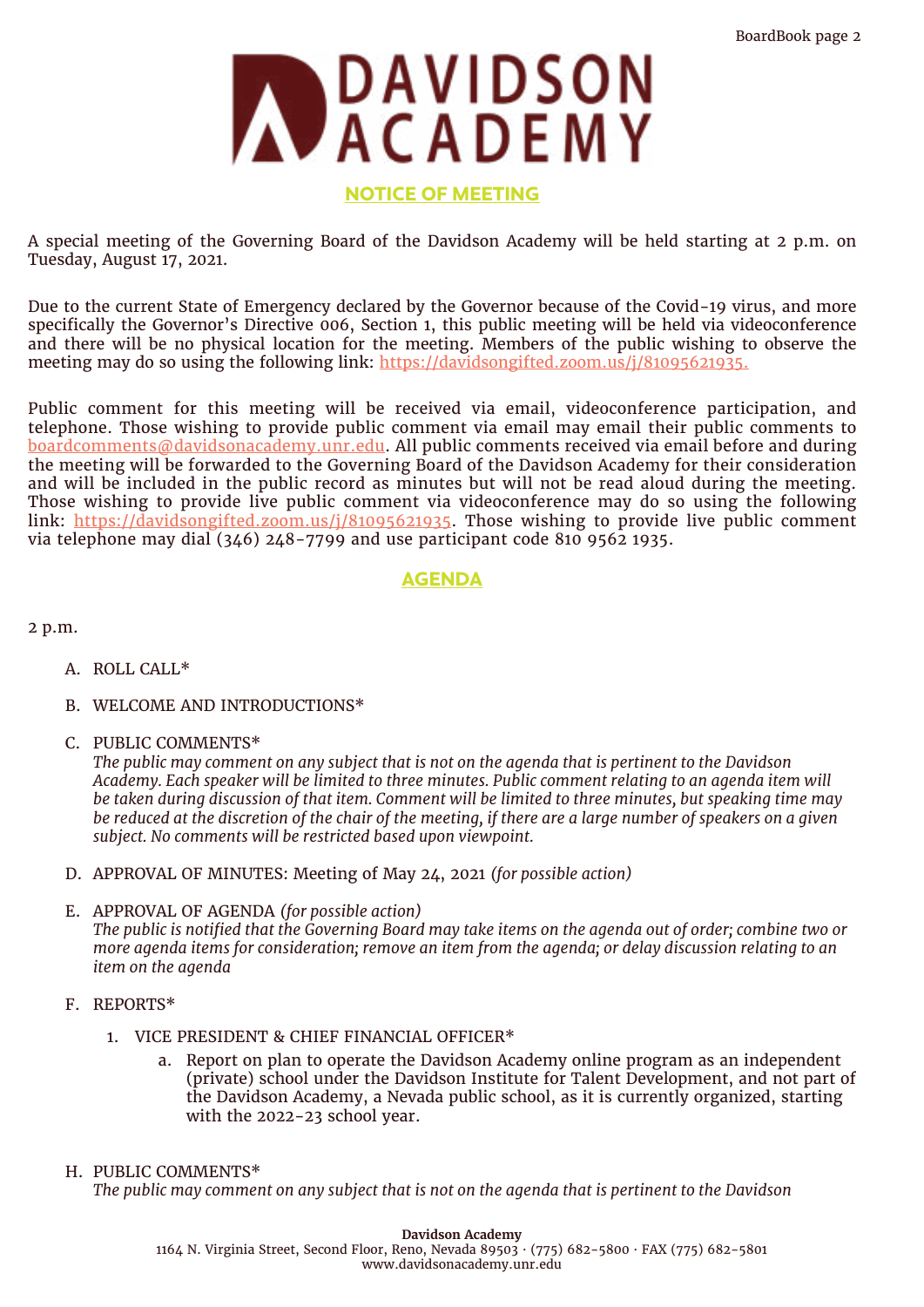*Academy. Each speaker will be limited to three minutes. Public comment relating to an agenda item will be taken during discussion of that item. Comment will be limited to three minutes, but speaking time may be reduced at the discretion of the chair of the meeting, if there are a large number of speakers on a given subject. No comments will be restricted based upon viewpoint.*

- I. ADJOURNMENT *(for possible action)* Meeting Dates for 2021
	- Monday, September 20, 2021
	- Monday, November 8, 2021

## CERTIFICATE OF POSTING OF THIS AGENDA

I hereby certify that In accordance with NRS 241.020, on or before Thursday, August 12, 2021, at 9:00 a.m., a copy of this agenda was delivered to the post office used by the Davidson Academy addressed to each person who has requested to receive copies of Davidson Academy Governing Board meeting agendas; a copy of this agenda was emailed to each person who agreed to receive copies of Davidson Academy Governing Board meeting agendas by electronic mail; and a copy has been posted online at Notice.NV.gov and at the Academy's website (<http://www.DavidsonAcademy.UNR.edu/>). A physical copy was posted at the Davidson Academy, Reno NV per Section 2 of AB 253.

> /s/ Holly Lorge Governing Board Clerk Email: [hlorge@davidsonacademy.unr.edu](mailto:hlorge@davidsonacademy.unr.eduhttp://) Phone: 775-682-5800

#### **Governing Board:** Bob Davidson, Roger Davidson, Hon. Brian Krolicki, Mark Herron, Lauralyn Lovell McCarthy Sandoval, Richard Trachok, and Annette Whittemore; Ex-Officio: Dr. Kristen McNeill, Jhone Ebert, and Hon. Brian Sandoval

*Note: The Governing Board may take items on the agenda out of order; combine two or more agenda items for consideration; remove an item from the agenda; or delay discussion relating to an item on the agenda.*

*Those items followed by an asterisk (\*) are items on the agenda upon which the Governing Board will take no action.* 

*Members of the public who are disabled and require special accommodations or assistance at the meeting are requested to call Colleen Harsin at 775-682-5800 at least 24 hours prior to the meeting.* 

*Copies of the packets containing support material for this agenda are available at no charge on the Davidson Academy website at <http://DavidsonAcademy.UNR/edu>. Copies may also be obtained by sending a request via email to [charsin@davidsonacademy.unr.edu](mailto:charsin@davidsonacademy.unr.edu) or by contacting Aimee Fredericks by mail at Davidson Academy, 9665 Gateway Drive, Ste. B, Reno, NV 89521, or by telephone at 775-682-5800.* 

*Meeting agendas and minutes are available on the Academy's website* ([http://www.DavidsonAcademy.UNR.edu/\)](http://www.DavidsonAcademy.UNR.edu/).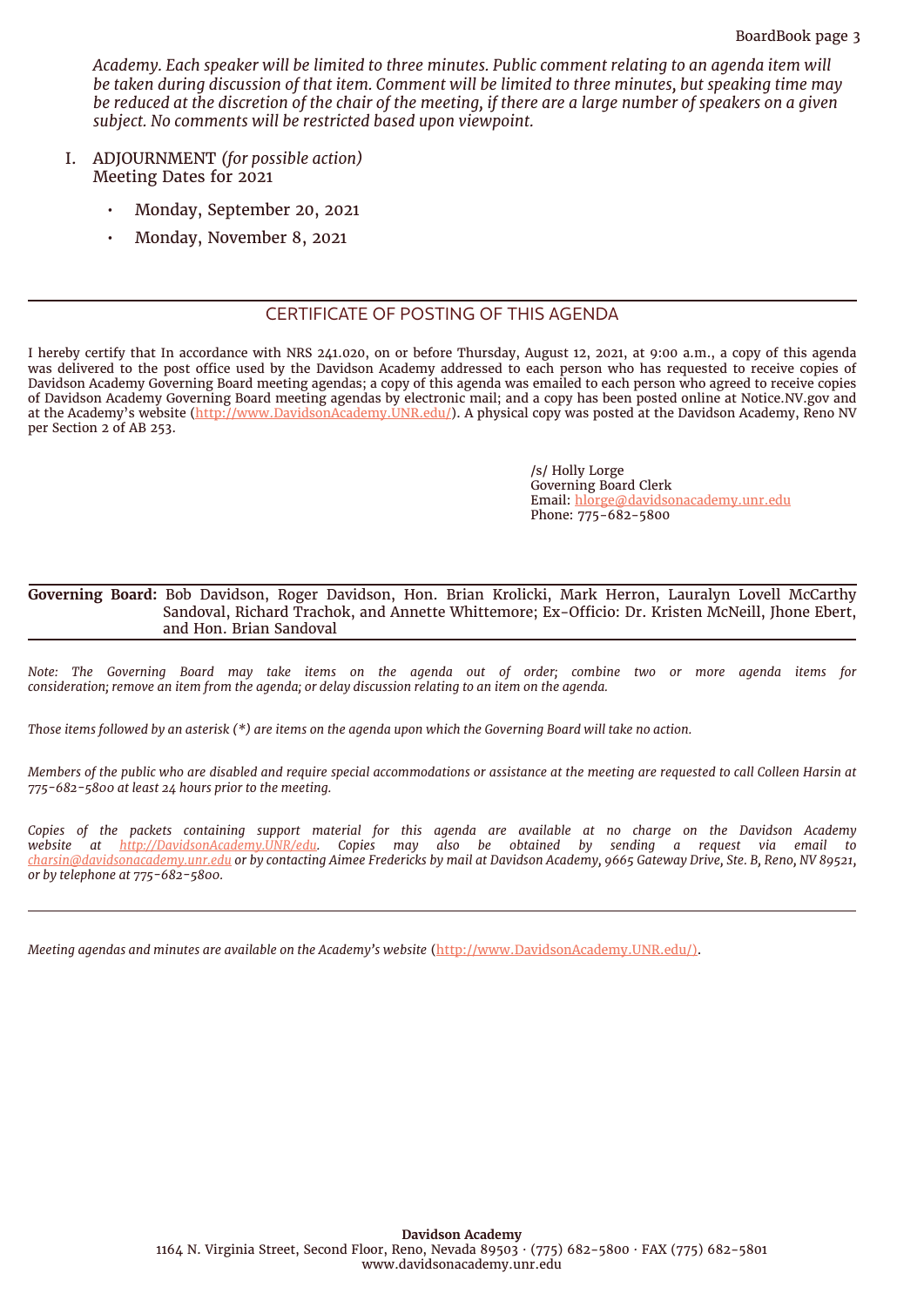# **Minutes of the Meeting The Davidson Academy Governing Board May 24, 2021**

# **CALL TO ORDER**

The regular meeting of the Governing Board of the Davidson Academy was called to order at 2:02 p.m. Due to the current state of emergency declared by the Governor because of the COVID-19 virus, and more specifically the Governor's directive 006, section 1, this public meeting was held via videoconference with no physical meeting location.

# **A. ROLL CALL**

**A.ROLL CALL CALL CALL CONDUCTION**<br>Lauralyn McCarty-Sandoval, Richard Trachok, Brian Kriefticki, and Brian Sandov<br>present, Academy Director, Colleen Harsin, Director of Online Learning, Dr. Stacy Hav<br>persent, Academy Direc Roll call was completed by the chair of the meeting, Mark Herron. Bob Davidson, Jhone Ebert, Annette Whittemore, Lauralyn McCarthy-Sandoval, Richard Trachok, Brian Krolicki, and Brian Sandoval were present. Also present, Academy Director, Colleen Harsin, Director of Online Learning, Dr. Stacy Hawthorne, Legal Counsel, Ann Alexander, Controller Karin Dixson, Director of Human Resources Dee Carey, and Clerk of the Board, Holly Lorge'. Kristen McNeill and Roger Davidson were not present. Following completion of roll call, a quorum was confirmed.

## **B. WELCOME AND INTRODUCTION**

Mark Herron welcomed board members and members of the public in attendance.

# **C. PUBLIC COMMENT**

Mr. Herron provided instructions concerning public comment as stated under item C of the meeting agenda.

Mr. Herron also read the state of emergency information, referenced the link on the agenda and confirmed that public comments, if made, would be received by email.

# **D. APPROVAL OF AGENDA**

Mr. Herron requested a motion for approval of the agenda. Motion was made and seconded for approval of the meeting agenda. Motion carried unanimously.

# **E. APPROVAL OF MINUTES**

Mark Herron requested approval of the minutes for the meeting of February 16, 2021, under tab 1 of the board book. Motion was made and seconded for approval of the minutes as submitted. There was no discussion and the motion carried unanimously.

## **F. REPORTS**

1. Academy Director a. General Program Updates

Davidson Academy Director, Colleen Harsin, began her report by directing board members to tab 2 of the board book displaying the application and assessment information for 2021-2022 school year enrollment. As of May 18, 90 applications were completed. Ms. Harsin shared that 43 applications were accepted, which is near the typical 50% acceptance rate. Of the 43 accepted applicants, 26 are in-state residents, 17 are out-of-state residents. Ms. Harsin shared that there will be 19 female and 24 male students.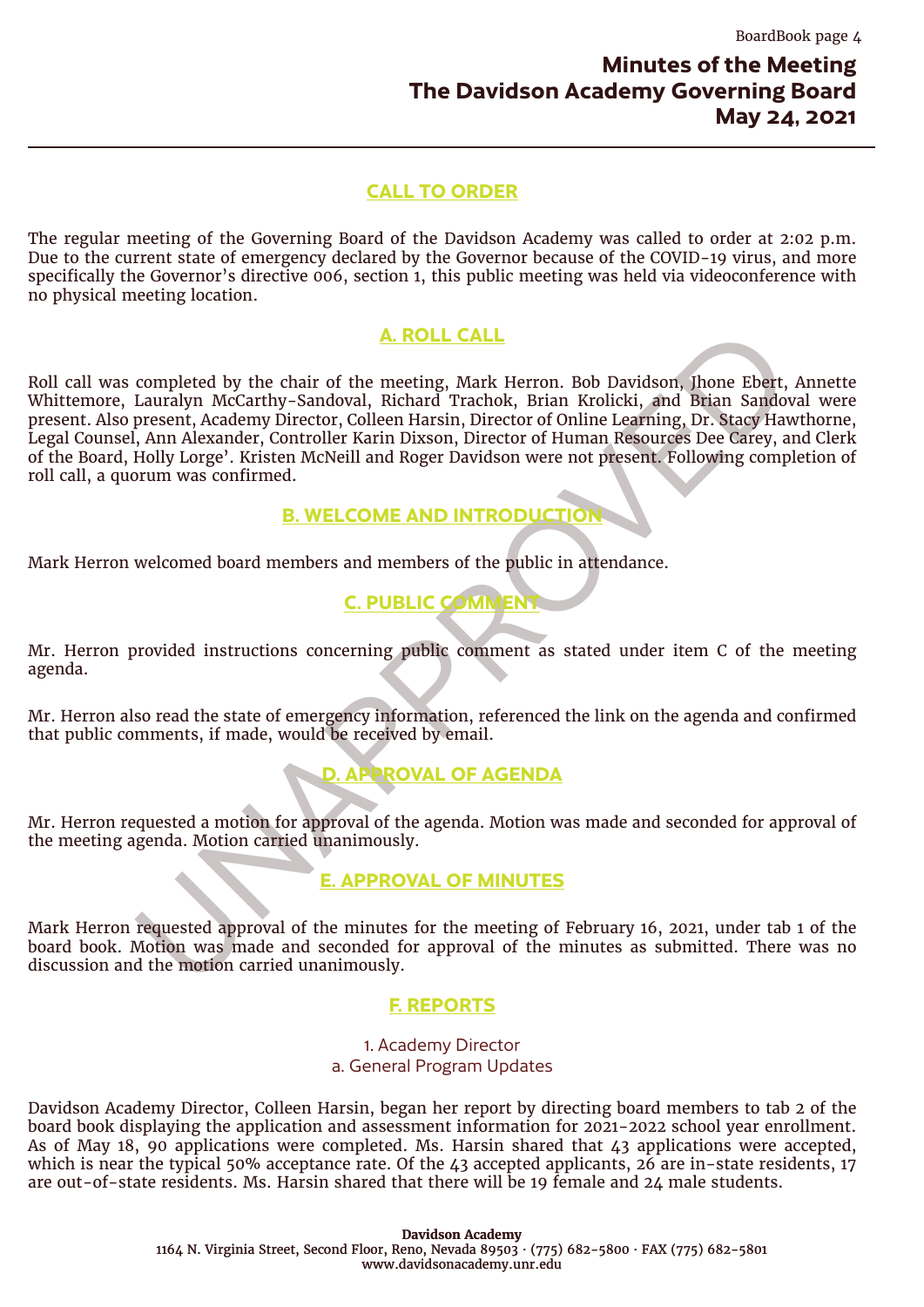attendance at the Academy. Ms. Harsin mentioned that the distance learning option for the Reno campus Academy students was very robust and successful. As such, many students completed the school year entirely online. Accessing the distance learning option for all students in the case of weather-related issues that would have impacted in-person attendance resulted in no days missed on the school calendar and the ability of the Academy to end the school year on time with no contingency days. Ms. Harsin added that with more teachers in the Academy building having had COVID-19 vaccinations, students who returned for in-person instruction increased during the spring semester, with an average of 14 students and a range of nine to 29 throughout each day since the previous board meeting.

Ms. Harsin also shared the last day of school activities at Rancho San Rafael Regional Park had 99 students in attendance out of 156. The students enjoyed a fun day at the park with masks on and proper social distancing, games and yearbook signing.

Ms. Harsin reported that the standardized testing in the spring ran as scheduled. The SBAC test was taken by 6th, 7th, 8th graders, and the high school science exam was taken by eligible 9th and 10th graders. Students had the ability to decline or withdraw from the testing due to COVID-19 concerns. Participant and non-participant numbers are shown in tab 2.

ported that the standardized testing in the spring ran as scheduled. The SBAC test with graders, and the high school science exam was taken by eligible of the arbity to decline or withdraw from the testing due to COVID-19 Ms. Here the most transmit in the street wire in the street here is a summary of statistical points and the street of the board interest in the street of the street of the street of the street of the street of the street Ms. Harsin focused the board's attention to the recent mid-year parent survey in tab 2, noting that it is meaningful for the Academy staff to hear from individual families on what has worked well, what could be improved upon, and if an individual would like to set up a meeting time to discuss further. Ms. Harsin added that any identifying or personal information in the survey was redacted for board meeting purposes to assure anonymity of the individuals filling out the survey. Forty-four individuals completed the midyear parent survey. A year-end survey and student course survey have gone out to parents and students to be completed by June 1st, results of which will help with fall planning for the coming school year. Lauralyn McCarthy-Sandoval commented that this survey showed positive and constructive feedback from parents. Jhone Ebert also added that she enjoyed reading the comments including a "kudos" to Academy teacher Mr. Powell on the positive comments from parents and students.

Bob Davidson asked Ms. Harsin if the Academy was operating under the same COVID rules as the University, and moving forward will UNR and the Academy still have the same rules? Ms. Harsin responded there are two primary entities to consider, and the Academy was and is consistent with UNR, while also being consistent with the plan presented to the Department of Education.

Ms. Harsin now directed the board's attention to tab 3 regarding the NRS388C.120(5) Report. This report is due March 1st of every odd-numbered year. This report was put together by Ms. Harsin and Dr. Hawthorne. All board members were copied/cc'd on this report.

Ms. Harsin discussed tab 4 regarding the approved application to operate an alternate schedule. Ms. Harsin thanked Superintendent Ebert and her staff for approving the 2021-2022 school calendar quickly enough to be included in the board book. Ms. Harsin confirmed the Academy will run on the University calendar of 153 days and will continue to use Zoom to run synchronous online sessions as needed to minimize the need for use of contingency days.

Tab 5 was shared by Ms. Harsin noting the college admissions cycle of 2020-2021 and senior updates. Ms. Harsin thanked President Sandoval's office for making an in-person senior graduation possible on May 8th in the Joe Crowley ballroom. This allowed each of the 39 seniors to invite two guests for in-person attendance. The commencement ceremony was live-streamed and recorded, which allowed family and friends who could not attend to view the ceremony from other locations. Family photos were also enjoyed on graduation day with parents, family members, and even a family pet. Ms. Harsin commented the goal was to make all seniors feel celebrated at this time of year.

Ms. Harsin stated the admission cycle for colleges has been impacted by the pandemic. Davidson Academy seniors from both campuses completed a total of 484 college application submissions to a total number of 143 colleges and universities. Tab 5 showed in detail total numbers of acceptances, wait lists, denials, deferrals, and a list of schools to which Academy students were accepted. Ms. Harsin noted that applications went up across the country and that there were some surprises, commenting that the number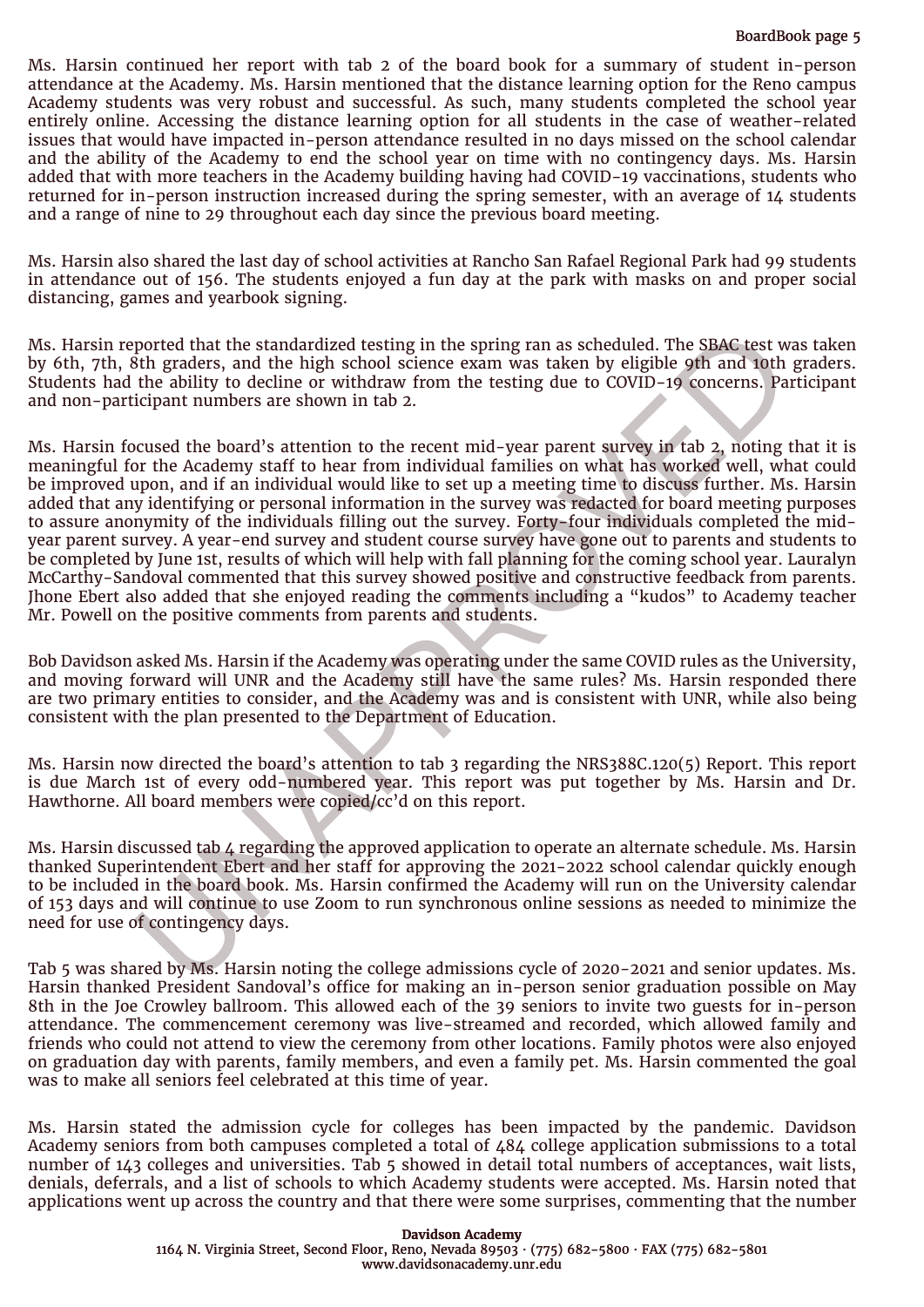of students placed on wait lists is higher than usual, as are the number of students denied admission. The Academy's counselors do follow-up with colleges and universities on behalf of the students to get the most information they can so they can advise accordingly. Ms. Harsin told board members she has been in regular communication with Dean Matthew Means from the UNR Honors College and that he has done a great job reaching out to Davidson Academy students, answering questions and guiding them as needed.

Brian Krolicki pointed out that there were schools new to the list of those to which Davidson Academy students have been accepted, including the University of Edinburgh and University of Hawaii at Manoa. Ms. Harsin noted that the schools students ultimately attend are based on family decisions and discussions depending on scholarships, tuition, perceived return on investment, and other factors in addition to the overall quality of fit with the institution. Bob Davidson also commented that among private universities, expenses have grown and that for a lot of families different equations are being considered now than in the past. Brian Krolicki commented to Brian Sandoval that it was a good recruiting year for UNR, and congratulations. Stacy Hawthorne added that an online student that has been with them since the very beginning, lives in Sparks and will be attending the Honors College at UNR and is excited to now attend in-person campus studies for the first time in the fall.

#### 2. Director of Online Learning a. General Program Updates

Director of Online Learning, Stacy Hawthorne began her report and referred board members to tab 6 of the board book to give an update on the application process for 2021-22 admissions. Dr. Hawthorne shared that 300 applications were received this year, 40 more than last year. The number of applications from males outpaced the applications of females this year. The average age of applicants was 12.9, which is younger than previous years. Dr. Hawthorne highlighted that 171 students were assessed, a 185% increase from last year. Of those assessed, 57 students were accepted and 47 completed their Intent to Enroll forms. Thus, the Online campus is expecting 47 new students.

Dr. Hawthorne continued with tab 6 commenting that the majority of the new students are 8th grade-byage. Dr. Hawthorne stated the acceptance rate was down this year (33%) compared to last year (50%). She attributed this to the increased number of applications by younger students who are not quite ready for Davidson Academy level work. Many of these students, were offered enrollment at Davidson Explore, an online program specifically geared for younger students that is run through the Davidson Institute.

ies in Sparks and will be attending the Honors College at UNR and is excited to now<br>puss studies for the first time in the fall.<br>
2. Director of Online Learning<br>
a. General Program Updates<br>
ilne Learning, Stacy Hawthorne b Dr. Hawthorne shared a bar chart showing the number of students in each age-based grade. Richard Trachok asked Dr. Hawthorne why the chart showed a drop-off for students at the 11th and 12th gradeby-age level. Dr. Hawthorne replied that applicants are rarely accepted at the upper grade levels, and that students had not aged up to the upper grade levels yet. Bob Davidson also noted that the Online campus is finishing its fourth year old and the students are working and expected to see more students in upper agebased grades over the next three years. Mr. Davidson added that the Online campus started with around 20 students so only few students are reaching the upper ag-based grade levels from the early admissions at this time. Ms. Harsin added that there are fewer applicants across both campuses for new, incoming students in their later high school years. Once a student is engaged in their high school years elsewhere, staying at that school may be more reasonable for them. Parents are more likely to apply on behalf of their child at points when they would already be changing schools, such as moving from elementary to middle school or from middle to high school. Dr. Hawthorne explained that the Academy's required 28 credits for graduation are more than other public schools, thus making it harder for applicants looking to change schools late in their high school careers.

Dr. Hawthorne noted that the Online campus plans to add a new English course in 2022-23. This new course, at the early end of the English course sequence, will open opportunities for more younger students to be accepted in future years.

Dr. Hawthorne highlighted some of the social events that recently took place. These events included Senior night, the first school play for the Online campus, and the premier of "DAO, The Album." This album, written, composed, and performed by Online campus students describes all aspects of student life at DAO.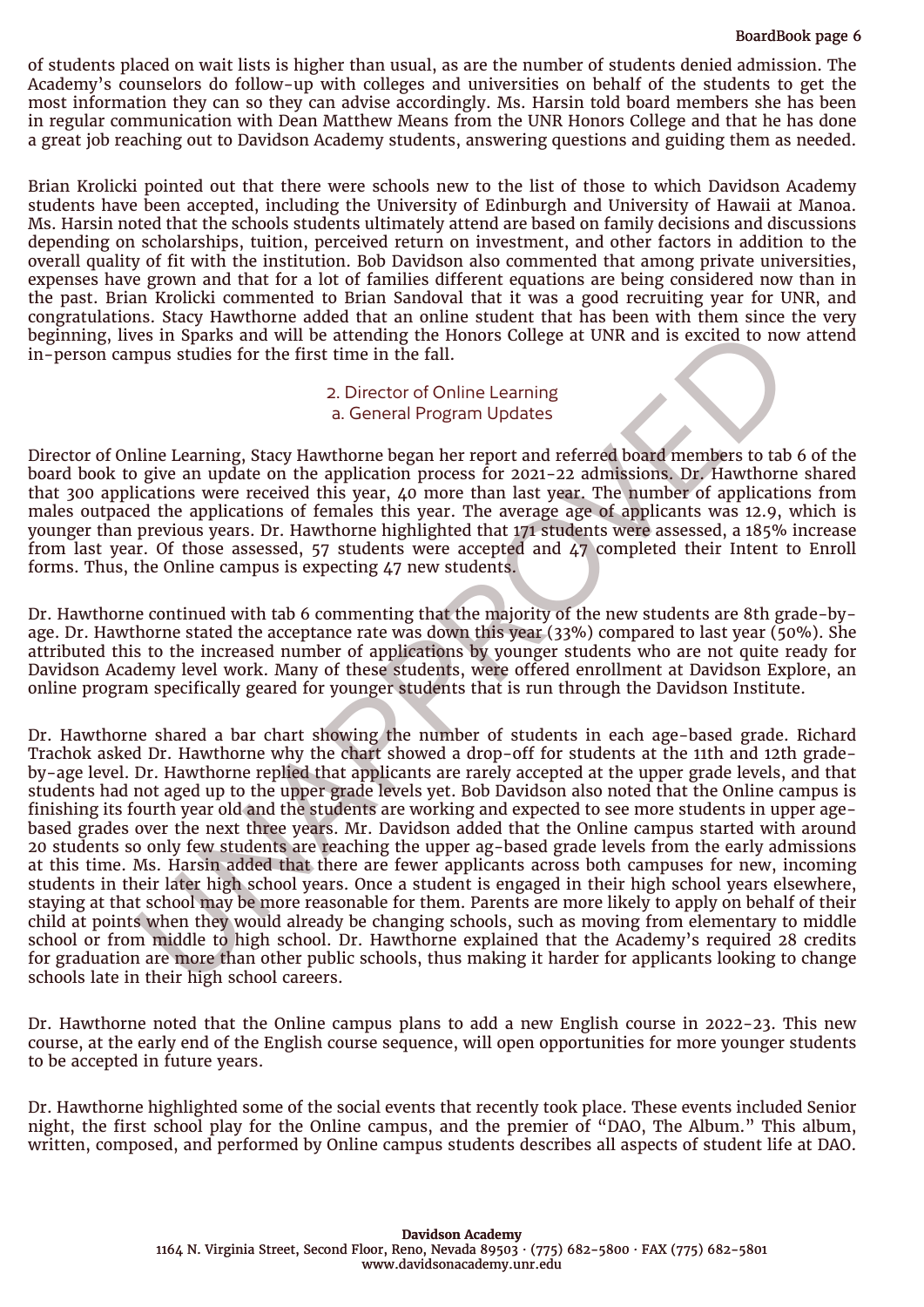Dr. Hawthorne discussed a new program for 2021-22. This program was designed to help ensure that the Online campus maintains the level of personalization of a small school despite the growing enrollment. The new program, Oracle, is a modified version of an advisory program which is designed to support students' academic and social-emotional needs. Advisory programs are well known for their focus on the whole student and their ability for students to forge meaningful connections with teachers outside of the academic classroom.

Lastly, Dr. Hawthorne highlight a new program that is being offered this summer - DAO Splash. This student run event is an opportunity for students to share presentations on topics for which they are passionate. This event is modeled off of MIT Splash and is open to new and returning students at either Davidson Academy campus.

### 3. Media and Outreach

Dr. Hawthorne provided the board with a report of the Academy's recent media and outreach efforts summarized under tab 7 of the board book. Dr. Hawthorne pointed out that two Reno campus students were named U.S. Presidential scholars. Of special significance, she noted that for the first time in history of the Academy, an Online campus student won the national MATHCOUNTS competition. This student is an 8th grader-by-age from New Jersey who has been with the Online campus since 2018. Davidson Academy was also named the 3rd best school in the country by U.S. News and World Report, scoring a 99.9 rating on a 100-point scale.

Dr. Hawthorne concluded TAB 7 noting that website traffic March through May was the highest traffic period ever and they are moving up in keyword rankings in multiple categories that are relevant. The Academy is replacing its current website. This project will be completed in August.

# **G. GENERAL BUSINESS**

ne provided the board with a report of the Academy's recent media and outreach<br>
and outreach<br>
20.5. Presidential scholars. Of special significance, she noted that for the first time in<br>
20.5. Presidential scholars. Of spec Mr. Herron referred board members to tab 8 of their board books for a copy of the audit engagement letter dated, April 14, 2021, from Holthouse Carlin & Van Trigt LLP (HCVT) for the fiscal year about to conclude. Mr. Herron recommended the board retain HCVT to perform the audit, adding that wording and engagement are identical to last year except for the addition of the dispute resolution clause, and that all noted is a better provision for both parties, also pointing out the fee is up \$750 from prior year. Mr. Herron commented that this firm knows the Academy, has a good relationship and understands the financial statements, as well as the requirements of the Nevada Department of Education. They understand the Academy's internal controls and can meet the timing needs to get the audit done and submitted to the state in appropriate time.

Mr. Herron asked for a motion to engage HCVT as the Academy's auditors for fiscal year 2020-21. A motion was made and seconded and Mr. Herron invited further discussion from the board. There was no further discussion, and the motion carried unanimously.

Mr. Herron now referred board members to tab 9 of the board book for a copy of the notice of public budget hearing, minutes from the hearing held on May 10, 2021, and the tentative budget for the 2021- 2022 fiscal year. Mr. Herron noted that Karin Dixson, Controller for the Davidson Academy, was the person primarily responsible for preparing the tentative budget and that the state-mandated forms were utilized.He thanked Ms. Dixson for her leadership on this project. Mr. Herron confirmed that the required public hearing for the presentation of the budget had taken place in a virtual setting. No comments from members of the public were submitted.

Mr. Herron continued with tab 9 showing the summary of tentative budget page, and explained to the board this reflects both Online and Reno campuses separately and that they are consolidated for state purposes. Mr. Herron stated there is no request for a revision to current year's budget, payroll came within 2% of budget of current year, health insurance increases have been modest, and there were no unexpected capital expenditures this year.

The current year concluded with 156 Reno students, 71 Online students, vs. 155 and 65 budgeted respectively. The proposed budget for 2021-2022 is based on 145 Reno students and 80 Online students